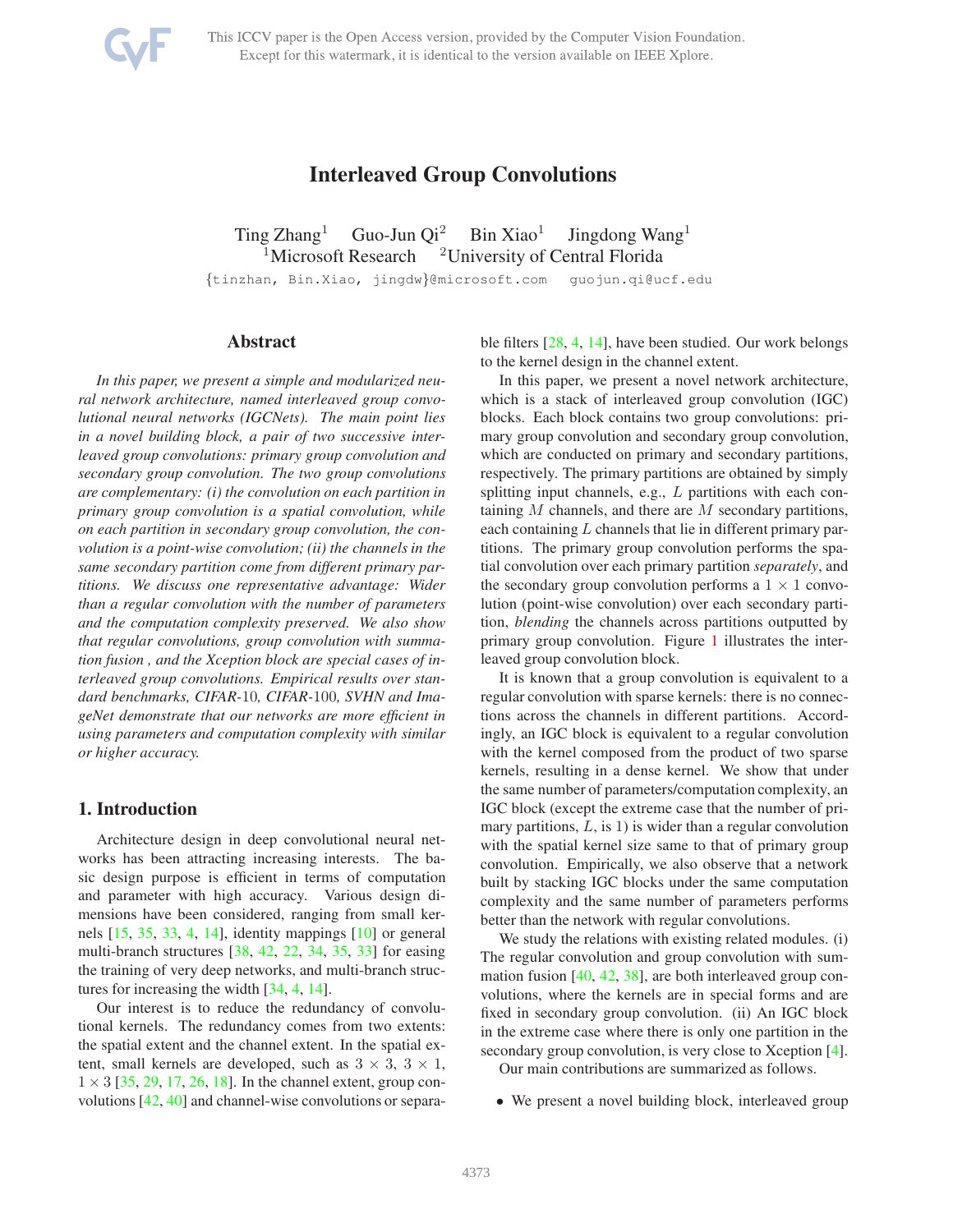

<span id="page-1-0"></span>Figure 1. Illustrating the interleaved group convolution, with  $L = 2$  primary partitions and  $M = 3$  secondary partitions. The convolution for each primary partition in primary group convolution is spatial. The convolution for each secondary partition in secondary group convolution is point-wise  $(1 \times 1)$ . Details are given in Section [3.1.](#page-1-1)

convolutions, which is efficient in parameter and computation.

- We show that the proposed building block is wider than a regular group convolution while keeping the network size and computational complexity, showing superior empirical performance.
- We discuss the connections to regular convolutions, the Xception block [\[4\]](#page-8-3), and group convolution with summation fusion, and show that they are specific instances of interleaved group convolutions.

### 2. Related Works

Group convolutions and multi-branch. Group convolution is used in AlexNet  $[21]$  for distributing the model over two GPUs to handle the memory issue. The channel-wise convolutions used in the separable convolutions [\[28\]](#page-8-14), is an extreme case of group convolutions, in which each partition contains only one channel.

The multi-branch architecture can be viewed as an extension of group convolutions by generalizing the convolution transformation on each partition, e.g., different number of convolution layers on different partitions, such as Inception [\[34\]](#page-8-8), deeply-fused nets [\[38\]](#page-8-6), a simple identity connection  $[10]$ , and so on. Summation  $[40, 38]$  $[40, 38]$  $[40, 38]$ , average  $[22]$ , and convolution operations [\[34,](#page-8-8) [4\]](#page-8-3) following concatenation are often adopted to blend the outputs. Our approach further improves parameter efficiency and adopts primary and secondary group convolutions, where secondary group convolution acts as a role of blending the channels outputted by primary group convolution.

Sparse convolutional kernels. Sparse convolution kernels have already been embedded into convolutional neural networks: the convolution filters usually have limited *spatial* extent. Low-rank filters [\[15,](#page-8-0) [17,](#page-8-10) [26\]](#page-8-11) learn small basis filters, further sparsifying the connections. Channel-wise random sparse connection [\[2\]](#page-8-16) sparsifies the filters in the *channel* extent that every output channel is connected to a small subset of input channels. There are some works introducing regularizations, such as structured sparsity regularizer [\[24,](#page-8-17) [39\]](#page-8-18),  $\ell_1$  or  $\ell_2$  regularization [\[7,](#page-8-19) [8\]](#page-8-20) on the kernel weights.

Our approach also sparsifies kernels in the *channel* extent, and differently, we use structured sparse connections in primary group convolution: both input and output convolutional channels are split to disjoint partitions and each output partition is connected to a single input partition and vice versa. In addition, we use secondary group convolution, another structured sparse filters, so that there is a path connecting each channel outputted by secondary group convolution to each channel fed into primary group convolution. Xception [\[4\]](#page-8-3), which is shown to be more efficient than Inception  $[16]$ , is close to our approach, and we show that it is a special case of our IGC block.

Decomposition. Tensor decomposition over each layer's kernel (tensor) is widely-used to reduce redundancy of neural networks and compress/accelerate them. Tensor decomposition usually finds a low-rank tensor to approximate the tensor through decomposition along the spatial dimension  $[6, 17]$  $[6, 17]$ , or the input and output channel dimensions [\[6,](#page-8-22) [19,](#page-8-23) [17\]](#page-8-10). Rather than compressing previouslytrained networks by approximating a convolution kernel using the product of two sparse kernels corresponding to our primary and secondary group convolutions, we train our network from scratch and show that our network can improve parameter efficiency and classification accuracy.

### <span id="page-1-1"></span>3. Our Network

### 3.1. Interleaved Group Convolutions

Definition. Our building block is based on group convolution, which is a method of dividing the input channels into several partitions and performing a regular con-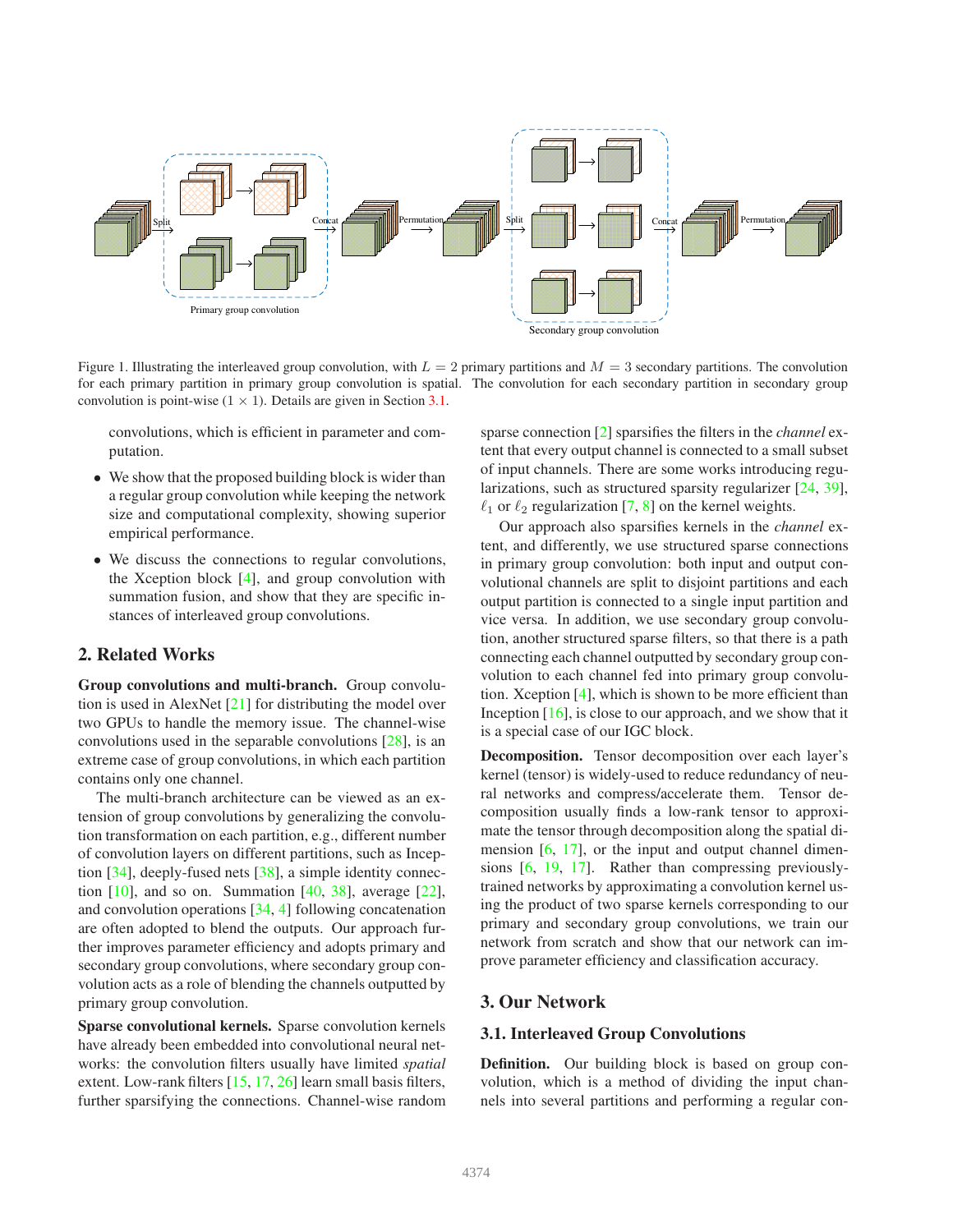volution over each partition separately. A group convolution can be viewed as a regular convolution with a sparse block-diagonal convolution kernel, where each block corresponds to a partition of channels and there are no connections across the partitions.

Interleaved group convolutions consist of two group convolutions, primary group convolution and secondary group convolution. An example is shown in Figure [1.](#page-1-0) We use primary group convolutions to handle spatial correlation, and adopt spatial convolution kernels, e.g.,  $3 \times 3$ , widely-used in state-of-the-art networks [\[10,](#page-8-5) [29\]](#page-8-9). The convolutions are performed over each partition of channels *separately*. We use secondary group convolution to *blend* the channels across partitions outputted by primary group convolution and simply adopt  $1 \times 1$  convolution kernels.

**Primary group convolutions.** Let  $L$  be the number of partitions, called primary partitions, in primary group convolution. We choose that each partition contains the same number  $(M)$  of channels. We simplify the discussion and present the group convolution over a single spatial position, and the formulation is easily obtained for all spatial positions. The primary group convolution is given as follows,

$$
\begin{bmatrix} \mathbf{y}_1 \\ \mathbf{y}_2 \\ \vdots \\ \mathbf{y}_L \end{bmatrix} = \begin{bmatrix} \mathbf{W}_{11}^p & \mathbf{0} & \mathbf{0} & \mathbf{0} \\ \mathbf{0} & \mathbf{W}_{22}^p & \mathbf{0} & \mathbf{0} \\ \vdots & \vdots & \ddots & \vdots \\ \mathbf{0} & \mathbf{0} & \mathbf{0} & \mathbf{W}_{LL}^p \end{bmatrix} \begin{bmatrix} \mathbf{z}_1 \\ \mathbf{z}_2 \\ \vdots \\ \mathbf{z}_L \end{bmatrix} .
$$
 (1)

Here  $z_l$  is a  $(MS)$ -dimensional vector, with S being the kernel size, e.g., 9 for  $3 \times 3$  kernels, and it is formed from the  $S$  (e.g.,  $3 \times 3$ ) responses around this spatial position for all the channels in this partition.  $\mathbf{W}_{ll}^{p}$  corresponds to the convolutional kernel in the lth partition, and is a matrix of size  $M \times (MS)$ . Let  $\mathbf{x} = [\mathbf{z}_1^\top \mathbf{z}_2^\top \dots \mathbf{z}_L^\top]^\top$  represent the input of primary group convolution.

secondary group convolutions. Our approach permutes the channels outputted by primary group convolution,  $\{y_1, y_2, \ldots, y_L\}$ , into M secondary partitions with each partition consisting of  $L$  channels, such that the channels in the same secondary partition come from different primary partitions. We adopt a simple scheme to form the secondary partitions: the mth secondary partition is composed of the mth output channel from each primary partition,

$$
\bar{\mathbf{y}}_m = [y_{1m} \ y_{2m} \ \dots \ y_{Lm}]^\top = \mathbf{P}_m^\top \mathbf{y}, \ \bar{\mathbf{y}} = \mathbf{P}^\top \mathbf{y}.
$$
 (2)

Here,  $\bar{y}_m$  corresponds to the mth secondary partition,  $y_{lm}$ is the *m*th element of  $y_l$ ,  $\bar{y} = [\bar{y}_1^\top \ \bar{y}_2^\top \ \dots \ \bar{y}_M^\top]^\top$ .  $y =$  $[\mathbf{y}_1^\top \ \mathbf{y}_2^\top \ \dots \ \mathbf{y}_L^\top]^\top$ . P is the permutation matrix, and  $\mathbf{P} =$  $[\mathbf{P}_1 \; \mathbf{P}_2 \; \dots \; \mathbf{P}_M].$ 

The secondary group convolution is performed over the M secondary partitions:

$$
\bar{\mathbf{z}}_m = \mathbf{W}_{mm}^s \bar{\mathbf{y}}_m,\tag{3}
$$

where  $\mathbf{W}_{mm}^s$  corresponds to the  $1\times1$  convolution kernel of the *mth* secondary partition, and is a matrix of size  $L \times L$ . The channels outputted by secondary group convolution are permuted back to the primary form as the input of the next interleaved group convolution block. The L permuted-back partitions are given as follows,  $\{x'_1, x'_2, \ldots, x'_L\}$ , and

$$
\mathbf{x}'_l = [\bar{z}_{1l} \ \bar{z}_{2l} \ \dots \ \bar{z}_{Ml}]^\top, \ \mathbf{x}' = \mathbf{P}\bar{\mathbf{z}}, \tag{4}
$$

where  $\bar{\mathbf{z}} = [\bar{\mathbf{z}}_1^\top \ \bar{\mathbf{z}}_2^\top \ \dots \ \bar{\mathbf{z}}_M^\top]^\top$ .

In summary, an interleaved group convolution block is formulated as

$$
\mathbf{x}' = \mathbf{P}\mathbf{W}^s \mathbf{P}^\top \mathbf{W}^p \mathbf{x},\tag{5}
$$

where  $\mathbf{W}^p$ and W<sup>s</sup> are block-diagonal matrices:  $\mathbf{W}^p = \text{diag}(\mathbf{W}_{11}^p, \mathbf{W}_{22}^p, \dots, \mathbf{W}_{LL}^p)$  and  $\mathbf{W}^s = \text{diag}(\mathbf{W}^s_{11}, \mathbf{W}^s_{22}, \dots, \mathbf{W}^s_{MM}).$ 

Let  $\mathbf{W} = \mathbf{P}\mathbf{W}^d\mathbf{P}^\top\mathbf{W}^p$  be the composite convolution kernel, then we have

$$
\mathbf{x}' = \mathbf{W}\mathbf{x},\tag{6}
$$

which implies that an IGC block is equivalent to a regular convolution with the convolution kernel being the product of two sparse kernels.

### <span id="page-2-1"></span>3.2. Analysis

Wider than regular convolutions. Recall that the kernel size in the primary group convolution is  $S$  and the kernel size in the secondary group convolution is  $1 (= 1 \times 1)$ . Considering a single spatial position, the number of the parameters (equivalent to the computation complexity if the feature map size is fixed) in an IGC block is

$$
T_{igc} = (L \cdot M \cdot M \cdot S + M \cdot L \cdot L)
$$
  
=  $G^2 \cdot (S/L + 1/M)$ , (7)

where  $G = ML$  is the width (the number of channels) of an IGC block.

For a regular convolution with the same kernel size S and the input and output width being  $C$ , the number of parameters is

<span id="page-2-3"></span><span id="page-2-0"></span>
$$
T_{rc} = C \cdot C \cdot S. \tag{8}
$$

Given the same number of parameters,  $T_{igc} = T_{rc} = T$ , we have  $C^2 = \frac{1}{S}$  $\frac{1}{S}T$ , and  $G^2 = \frac{1}{S/L+1/M}T$ . It is easy to show that

$$
G > C, \text{ when } \frac{L}{L-1} < MS. \tag{9}
$$

<span id="page-2-2"></span>Considering the typical case  $S = 3 \times 3$ , we have  $G > C$ when  $L > 1$ . In other words, an IGC block is wider than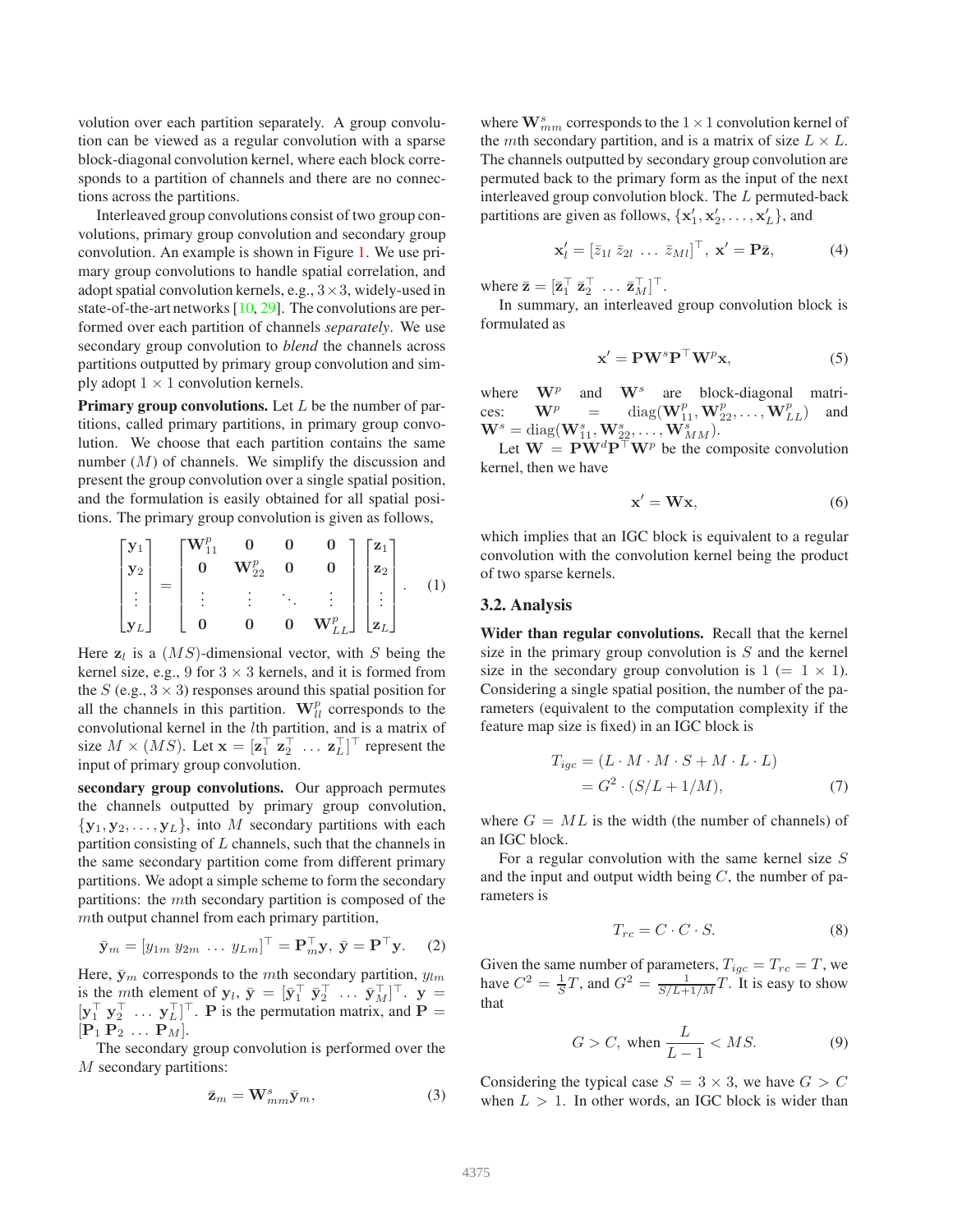<span id="page-3-0"></span>Table 1. The widths of our interleaved group convolution block for various numbers of primary partitions  $L$  and secondary partitions  $M$ under the roughly-equal number of parameters: (i)  $\approx 4672$  and (ii)  $\approx 17536$ . The kernel size S of primary group convolution is  $9 = 3 \times 3$ . The width LM is the greatest when  $L \approx 9M$ : (i)  $28 \approx 3 \times 9$  and (ii)  $41 \approx 5 \times 9$ .

|         | (i): #params $\approx 4672$ |      |           |    |  |    |     |    | (ii): #params $\approx 17536$ |    |     |                                                          |            |       |       |     |     |                   |
|---------|-----------------------------|------|-----------|----|--|----|-----|----|-------------------------------|----|-----|----------------------------------------------------------|------------|-------|-------|-----|-----|-------------------|
| ∸       |                             |      |           |    |  | 28 | 40  | 04 |                               |    |     |                                                          |            | 28    |       | 04  | 8.T | 128               |
|         | 23                          |      |           |    |  |    |     |    |                               | 22 |     |                                                          |            |       |       |     |     |                   |
| #params | 4784                        | 4672 | 4680 4750 |    |  |    |     |    |                               |    |     | 4698 4752 4620 4640 4672 17468 17422 17776 17280 17402 1 | $17480$ i. | 17836 | 17630 |     |     | 17472 17510 17536 |
| Width   | 23                          | າາ   | 39        | 50 |  |    | -80 | 64 | 63                            | 88 | 144 | 154                                                      | 184        | 196   | 205   | 192 |     | 128               |

a regular convolution, except the extreme case that there is only one partition in primary group convolution  $(L = 1)$ .

When is the widest? We discuss how the primary and secondary partition numbers  $L$  and  $M$  affect the width. Considering Equation [7,](#page-2-0) we have,

$$
T_{igc} = L \cdot M \cdot M \cdot S + M \cdot L \cdot L \tag{10}
$$

$$
= LM(MS + L) \tag{11}
$$

$$
\geqslant LM \cdot 2\sqrt{LMS} \tag{12}
$$

$$
=2\sqrt{S}(LM)^{\frac{3}{2}}\tag{13}
$$

$$
=2\sqrt{S}G^{\frac{3}{2}},\tag{14}
$$

where the equality in the third line holds when  $L = MS$ . It implies that (i) given the number of parameters, the width G is upper-bounded,

$$
G \leqslant \left(\frac{T_{igc}}{2\sqrt{S}}\right)^{\frac{2}{3}}.\tag{15}
$$

and (ii) when  $L = MS$ , the width is the greatest.

Table [1](#page-3-0) presents two examples. We can see that when  $L \approx 9M$  ( $S = 9$ ), the width is the greatest:  $3 \times 9 \approx 28$  for #params  $\approx 4672$  and  $5 \times 9 \approx 41$  for #params  $\approx 17536$ .

Wider leads to better performance? We have shown that an IGC block is equivalent to a single regular convolution, with the convolution kernel composed from two sparse kernels:  $\mathbf{W} = \mathbf{P} \mathbf{W}^{s} \mathbf{P}^{\top} \mathbf{W}^{p}$ . Fixing the parameter number means the following constraint,

$$
\|\mathbf{W}^p\|_0 + \|\mathbf{W}^s\|_0 = T,
$$
\n(16)

where  $\|\cdot\|_0$  is an entry-wise  $\ell_0$  norm of a matrix. This equation means that when the IGC is wider (or the dimension of the input x is higher),  $\mathbf{W}^p$  and  $\mathbf{W}^s$  are larger but more sparse. In other words, the composite convolution kernel W is more constrained as it becomes larger. Consequently, the increased width is probably not fully explored and the performance might not be improved because of the constraint in the composite convolution kernel, W. Our empirical re-sults shown in Figure [3](#page-6-0) verify this point and suggest that an IGC block near the greatest width, e.g.,  $M = 2$  in the two example cases in Figure [3,](#page-6-0) achieves the best performance.

# 4. Discussions and Connections

We show that regular convolutions, summation fusion preceded by group convolution as studied in ResNeXt [\[40\]](#page-8-13)



<span id="page-3-2"></span><span id="page-3-1"></span>Figure 2. (a) Regular convolution. (b) Four-branch representation of the regular convolution. The shaded part in (b), we call crosssummation, is equivalent to a three-step transformation: permutation, secondary group convolution, and permutation back.

and the Xception block [\[4\]](#page-8-3) are special IGC blocks, and discuss several possible extensions.

Connection to regular convolutions. A regular convolution over a single spatial position can be written as  $x' =$  $\mathbf{W} \mathbf{x}$ , where  $\mathbf{x}$  is the input,  $\mathbf{W}$  is the weight matrix corresponding to the convolution kernel, and  $x'$  is the output. We show the equivalent IGC form by taking  $L = 4$  as an example, which is illustrated in Figure [2.](#page-3-1) The general equivalence for other L can be similarly derived.

Its IGC form is given as follows,

$$
\bar{\mathbf{x}}' = \mathbf{P}\mathbf{W}^s \mathbf{P}^\top \mathbf{W}^p \bar{\mathbf{x}}.\tag{17}
$$

Here,  $\bar{\mathbf{x}} = [\mathbf{x}^\top \ \mathbf{x}^\top]^\top$ , and  $\bar{\mathbf{x}}' = [\mathbf{x}'^\top \ \mathbf{x}'^\top]^\top$ .  $\mathbf{W}^p$  is a blockdiagonal matrix,

$$
\mathbf{W}^{p} = \text{diag}(\mathbf{W}_{11}, \mathbf{W}_{12}, \mathbf{W}_{21}, \mathbf{W}_{22}).
$$
 (18)

 $W_{ij}$  is a block of W which is in the form of  $2 \times 2$  blocks,

$$
\mathbf{W} = \begin{bmatrix} \mathbf{W}_{11} & \mathbf{W}_{12} \\ \mathbf{W}_{21} & \mathbf{W}_{22} \end{bmatrix} .
$$
 (19)

 $W^s$  is a diagonal block matrix with  $M$  (= half of the dimension of x) blocks of size  $L \times L$ , where  $L = 4$ . All block matrices in  $W^s$  are the same:

$$
\mathbf{W}_{11}^{s} = \mathbf{W}_{22}^{s} = \dots = \mathbf{W}_{MM}^{s} = \begin{bmatrix} 1 & 1 & 0 & 0 \\ 0 & 0 & 1 & 1 \\ 1 & 1 & 0 & 0 \\ 0 & 0 & 1 & 1 \end{bmatrix} . (20)
$$

Connection to summation fusion. The summation fusion block  $[38]$  (like used in ResNeXt  $[40]$ ), is composed of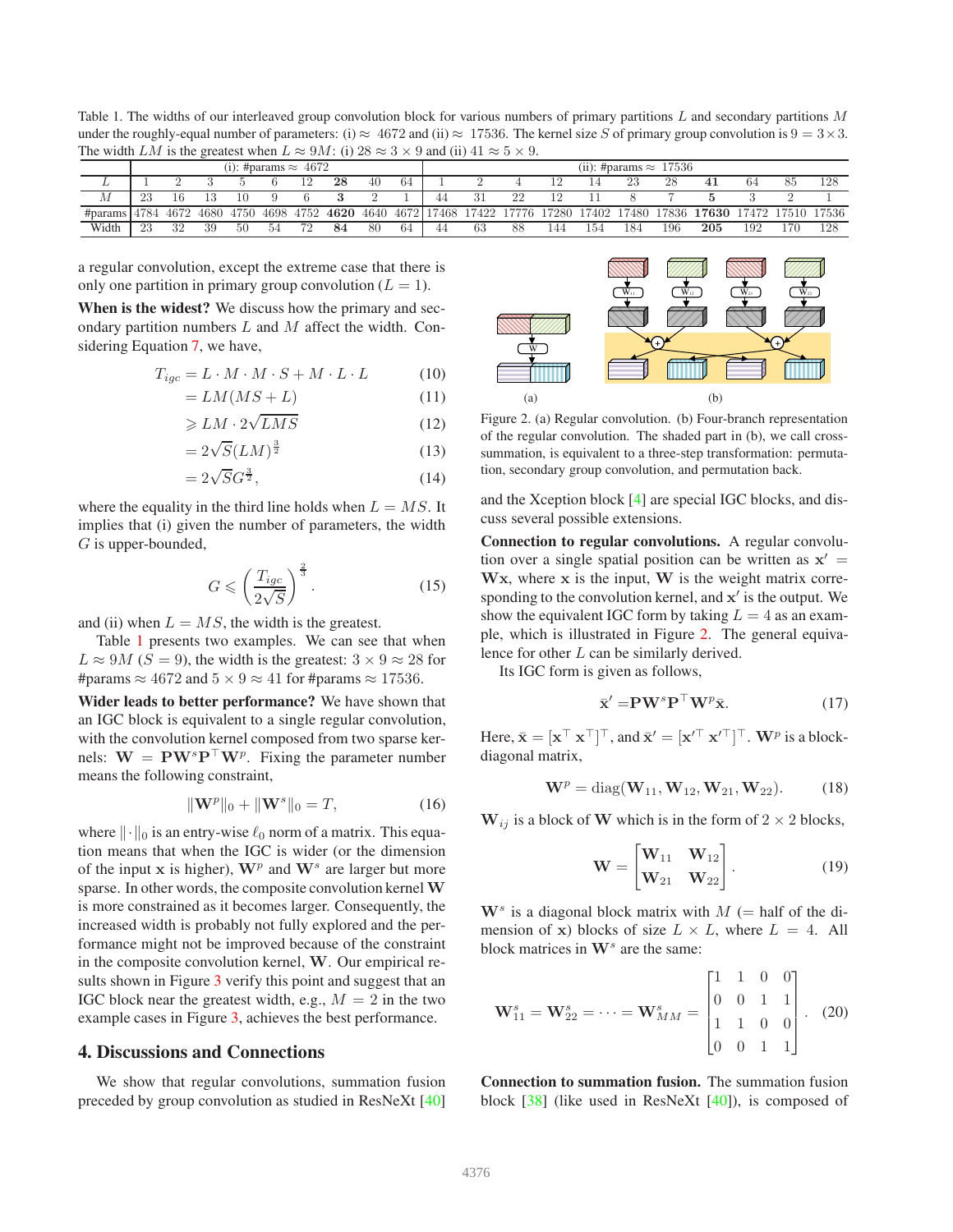a group of branches, e.g.,  $L$  convolutions<sup>[1](#page-4-0)</sup> (as defined in Equation [1\)](#page-2-1) followed by a summation operation, which is written as follows,

$$
\mathbf{x}' = \sum_{i=1}^{L} \mathbf{y}_i,\tag{21}
$$

where  $x'$  is the input of the next group convolution in which the inputs of all the branches are the same. Unlike the shaded part in Figure  $2(b)$  for regular convolution, summation fusion receives all the four inputs and sum them together as the four outputs, which are the same.

In the form of interleaved group convolutions, the secondary group convolution is simple and the kernel parameters in each convolution are all 1, i.e., the matrix  $\mathbf{W}_{mm}^s$  in Equation [3](#page-2-2) is an all-one matrix. For example, in the case that there are 4 primary partitions,

$$
\mathbf{W}_{11}^{s} = \mathbf{W}_{22}^{s} = \dots = \mathbf{W}_{MM}^{s} = \begin{bmatrix} 1 & 1 & 1 & 1 \\ 1 & 1 & 1 & 1 \\ 1 & 1 & 1 & 1 \\ 1 & 1 & 1 & 1 \end{bmatrix} . \quad (22)
$$

Xception is an extreme case. We discuss two extreme cases:  $L = 1$  and  $M = 1$ . In the case where  $L = 1$ , the primary group convolution becomes a regular convolution, and the secondary group convolution behaves like assigning each channel with a different weight.

In the case where  $M = 1$ , the primary group convolution becomes an extreme group convolution: a channel-wise group convolution, and the secondary group convolution becomes a  $1 \times 1$  convolution. This extreme case is close to Xception (standing for Extreme Inception) [\[4\]](#page-8-3) that consists of a channel-wise spatial convolution preceded by a  $1 \times 1$ convolution<sup>[2](#page-4-1)</sup>. It is pointed in [\[4\]](#page-8-3) that performing the  $1 \times 1$ convolution before or after the channel-wise spatial convolution does not make difference. Section [3.2](#page-2-3) shows that the two extreme cases do not lead to the greater width except the trivial case that  $L = 9$  and  $M = 1$  ( $L = 9M$ ). Our empirical results shown in Figure [3](#page-6-0) also indicate that  $L = 1$ performs poorly and  $M = 1$  performs well but not the best.

Extensions and variants. First, the convolution kernels in primary and secondary group convolutions are changeable: primary group convolution uses  $1 \times 1$  convolution kernels and secondary group convolution uses spatial (e.g.,  $3 \times 3$ ) convolution kernels. Our empirical results show that such a change does not make difference. Second, secondary group convolution can be replaced by a linear projection, or a  $1 \times 1$ convolution, which also blends the channels across partitions outputted by primary group convolution. This results

in a network like discussed in [\[4,](#page-8-3) [14\]](#page-8-4). Secondary group convolution can also adopt spatial convolutions. Both are not our choice because extra parameters and computation complexity are introduced.

Last, our approach appears to be complementary to existing methods. Other spatial convolutional kernels, such as  $3 \times 1$  and  $1 \times 3$ , can also be used in our primary group convolution: decompose a  $3 \times 3$  kernel into two successive kernels,  $3 \times 1$  and  $1 \times 3$ . The number of output channels of primary group convolution can also be decreased, which is like a bottleneck design. These potentially further improve the parameter efficiency.

#### 5. Experiments

#### 5.1. Datasets.

CIFAR. The CIFAR datasets [\[20\]](#page-8-24), CIFAR-10 and CIFAR-100, are subsets of the 80 million tiny images [\[37\]](#page-8-25). Both datasets contain 60000  $32 \times 32$  color images with 50000 images for training and 10000 images for test. The CIFAR-10 dataset has 10 classes containing 6000 images each. There are 5000 training images and 1000 testing images per class. The CIFAR-100 dataset has 100 classes containing 600 images each. There are 500 training images and 100 testing images per class. The standard data augmentation scheme we adopt is widely used for this dataset [\[10,](#page-8-5) [13,](#page-8-26) [23,](#page-8-27) [12,](#page-8-28) [22,](#page-8-7) [25,](#page-8-29) [27,](#page-8-30) [31,](#page-8-31) [32\]](#page-8-32): we first zero-pad the images with 4 pixels on each side, and then randomly crop them to produce  $32 \times 32$  images, followed by horizontally mirroring half of the images. We normalize the images by using the channel means and standard deviations.

**SVHN.** The Street View House Numbers (SVHN) dataset<sup>[3](#page-4-2)</sup> is obtained from house numbers in Google Street View images. SVHN contains 73, 257 training images, 26, 032 test images, and 531, 131 images as additional training. Following [\[13,](#page-8-26) [23,](#page-8-27) [25\]](#page-8-29), we select out 400 samples per class from the training set and 200 samples from the additional set, and use the remaining images as the training set without any data augmentation.

#### 5.2. Implementation Details

We adopt batch normalization  $(BN)$  [\[16\]](#page-8-21) right after each IGC block<sup>[4](#page-4-3)</sup> and before nonlinear activation, i.e., IGC + BN + ReLU. We use the SGD algorithm with the Nesterov momentum, and train all networks from scratch. We initialize the weights similar to  $[9, 10, 12]$  $[9, 10, 12]$  $[9, 10, 12]$  $[9, 10, 12]$ , and set the weight decay as  $0.0001$  and the momentum as  $0.9<sup>5</sup>$  $0.9<sup>5</sup>$  $0.9<sup>5</sup>$ .

<span id="page-4-0"></span><sup>&</sup>lt;sup>1</sup>We discuss the case that each branch (partition) in summation fusion includes only one convolutional layer. Our approach can also be extended to more than one layer in each partition.

<span id="page-4-1"></span><sup>&</sup>lt;sup>2</sup>The similar idea is also studied in deep root  $[14]$ .

<span id="page-4-2"></span><sup>3</sup>[http://ufldl.stanford.edu/housenumbers/](#page-0-0)

<span id="page-4-3"></span><sup>4</sup>There is no activation between primary and secondary group convolutions. Our experimental results show that adding a nonlinear activation between them deteriorates the classification performance.

<span id="page-4-4"></span><sup>&</sup>lt;sup>5</sup>We did not attempt to tune the hyper-parameters for our networks, and the chosen parameters may be suboptimal.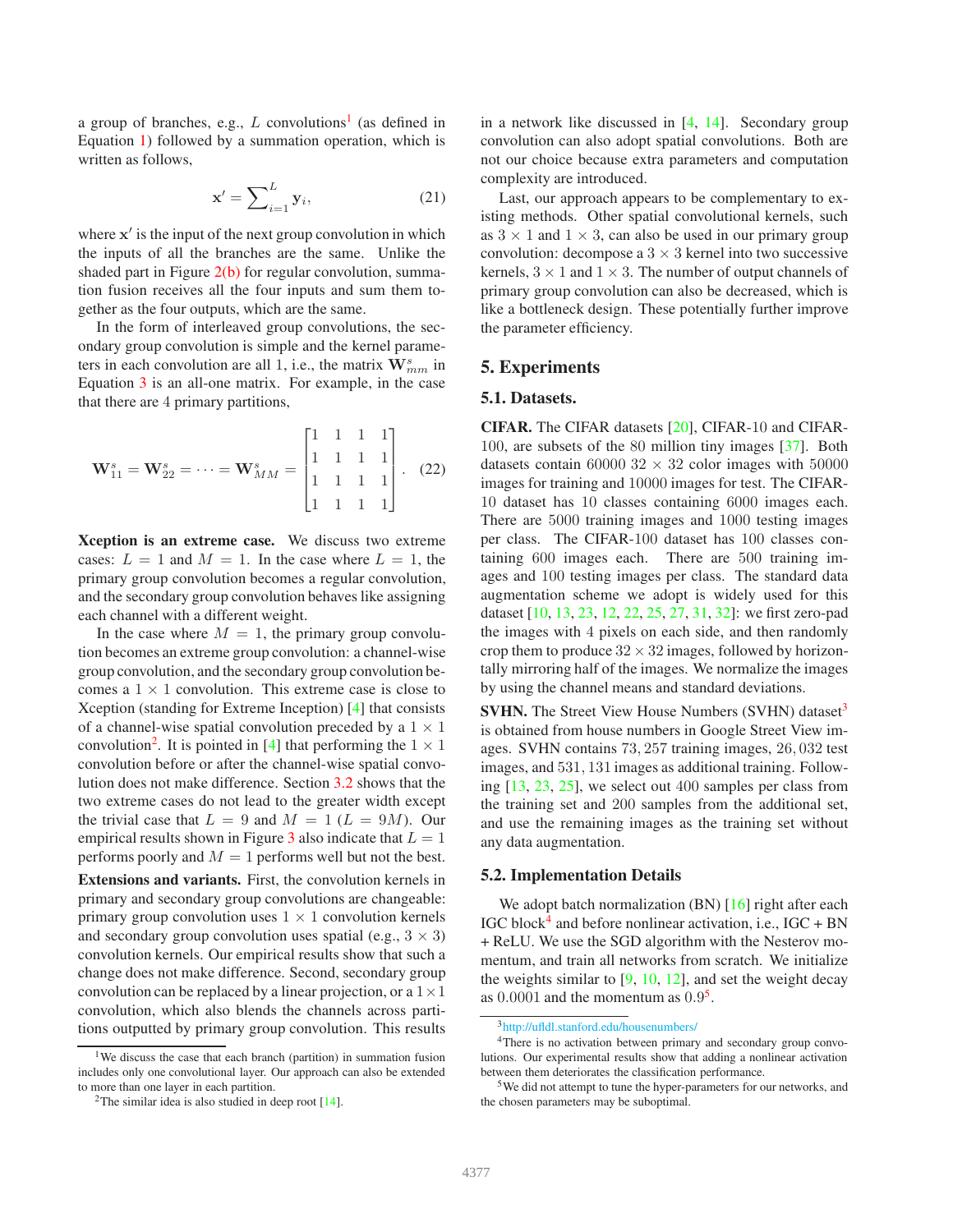<span id="page-5-0"></span>Table 2. The architectures of networks with regular convolutions ( $RegConv-Wc$  with c being the channel number (width) at the first stage), with summation fusions (SumFusion), and with interleaved group convolutions (IGC-L4M8, IGC-L24M2, IGC-L32M26). B is the number of blocks at each stage.  $4 \times (3 \times 3, 8)$  means a group convolution with 4 partitions, with the convolution kernel on each partition being  $(3 \times 3, 8)$ .

| Output size    | SumFusion                                                                      | $RegConv-Wc$                | $IGC-L4M8$                                                                                     | IGC- $L24M2$                                                                                     | IGC- $L32M26$                                                                                 |  |  |  |  |
|----------------|--------------------------------------------------------------------------------|-----------------------------|------------------------------------------------------------------------------------------------|--------------------------------------------------------------------------------------------------|-----------------------------------------------------------------------------------------------|--|--|--|--|
| $32 \times 32$ | $(3 \times 3, 8)$                                                              | $(3 \times 3,c)$            | $(3 \times 3, 32)$                                                                             | $(3 \times 3, 48)$                                                                               | $(3 \times 3, 26 \times 32)$                                                                  |  |  |  |  |
| $32 \times 32$ | $\left[4 \times \left(3 \times 3, 8\right)\right]$<br>$\times B$<br>Summation  | $(3 \times 3, c) \times B$  | $\left[4 \times \left(3 \times 3, 8\right)\right]$<br>$\times B$<br>$8 \times (1 \times 1, 4)$ | $\left  24 \times (3 \times 3, 2) \right $<br>$\times B$<br>$2 \times (1 \times 1, 24)$          | $32 \times (3 \times 3, 26)$<br>$\times 6$<br>$26 \times (1 \times 1, 32)$                    |  |  |  |  |
| $16 \times 16$ | $4 \times (3 \times 3, 16)$<br>$\times B$<br>Summation                         | $(3 \times 3, 2c) \times B$ | $4 \times (3 \times 3, 16)$<br>$\times B$<br>$16 \times (1 \times 1, 4)$                       | $\left  24 \times (3 \times 3, 4) \right $<br>$\times B$<br>$4 \times (1 \times 1, 24)$          | $\left[32\times\left(3\times3,52\right)\right]$<br>$\times 6$<br>$52 \times (1 \times 1, 32)$ |  |  |  |  |
| $8 \times 8$   | $\left[4 \times \left(3 \times 3, 32\right)\right]$<br>$\times B$<br>Summation | $(3 \times 3, 4c) \times B$ | $4 \times (3 \times 3, 32)$<br>$\times B$<br>$ 32 \times (1 \times 1, 4) $                     | $\left[24 \times \left(3 \times 3, 8\right)\right]$<br>$\times B$<br>$8 \times (1 \times 1, 24)$ | $32 \times (3 \times 3, 104)$<br>$\times 6$<br>$104 \times (1 \times 1, 32)$                  |  |  |  |  |
| $1 \times 1$   | average pool, fc, softmax                                                      |                             |                                                                                                |                                                                                                  |                                                                                               |  |  |  |  |
| Depth          |                                                                                |                             | $3B+2$                                                                                         |                                                                                                  | 20                                                                                            |  |  |  |  |

Table 3. The number of parameters of networks used in our experiments and the computation complexity in terms of FLOPs (# of multiplyadds). The statistics of the summation fusion networks are nearly the same with RegConv-W16 and are not included. For IGC- $L24M2$ , the numbers of parameters are the smallest, and the computation complexities are the lowest.

<span id="page-5-1"></span>

|    |                      | #Params $(\times M)$             |                   |              | $FLOPs$ ( $\times 10^{8}$ ) |                      |            |              |  |  |
|----|----------------------|----------------------------------|-------------------|--------------|-----------------------------|----------------------|------------|--------------|--|--|
|    | $\text{RegConv-W16}$ | $\text{Re} \epsilon$ Conv- $W18$ | IGC- <i>L</i> 4M8 | IGC- $L24M2$ | $\text{RegConv-}W16$        | $\text{RegConv-W18}$ | $IGC-L4M8$ | IGC- $L24M2$ |  |  |
|    | 0.075                | 0.095                            | 0.078             | 0.047        | 0.122                       | 0.154                | 0.131      | 0.099        |  |  |
| 20 | 0.27                 | 0.34                             | 0.27              | 0.15         | 0.406                       | 0.513                | 0.424      | 0.288        |  |  |
| 38 | 0.56                 | 0.71                             | 0.57              | 0.31         | 0.830                       | 1.05                 | 0.862      | 0.571        |  |  |
| 62 | 0.95                 | 1.20                             | 0.96              | 0.52         | 1.40                        | 1.77                 | 1.45       | 0.948        |  |  |
| 98 | 1.53                 | 1.93                             | $1.56\,$          | 0.83         | 2.25                        | 2.84                 | 2.32       | 1.51         |  |  |

<span id="page-5-2"></span>Table 4. Classification accuracy comparison on CIFAR-10 and CIFAR-100 of the convolutional networks with regular convolutions (RegConv-W16, RegConv-W18), with summation fusions (SumFusion), and with interleaved group convolutions (IGC- $L4M8$ , IGC- $L24M2$ ). The architecture description and the parameter number statistics are given in Table [2](#page-5-0) and in Table [3.](#page-5-1)

|                | SumFusion        | $RegConv-W16$    | $RegConv-W18$    | $IGC-L4M8$       | $IGC-L24M2$      |
|----------------|------------------|------------------|------------------|------------------|------------------|
| $\overline{D}$ |                  |                  | CIFAR-10         |                  |                  |
| -8             | $84.94 \pm 0.40$ | $89.46 \pm 0.16$ | $90.30 \pm 0.25$ | $89.89 \pm 0.24$ | $90.31 \pm 0.39$ |
| 20             | $88.71 \pm 0.46$ | $92.24 + 0.17$   | $92.55 + 0.14$   | $92.54 + 0.37$   | $92.84 + 0.26$   |
| 38             | $86.95 \pm 0.77$ | $90.77 \pm 0.23$ | $91.57 \pm 0.09$ | $92.05 \pm 0.76$ | $92.24 \pm 0.62$ |
| 62             | $82.66 \pm 0.75$ | $88.22 \pm 0.91$ | $88.60 \pm 0.49$ | $89.23 \pm 0.89$ | $90.03 \pm 0.85$ |
| $\overline{D}$ |                  |                  | $CIFAR-100$      |                  |                  |
| $\overline{8}$ | $52.01 \pm 0.77$ | $62.83 \pm 0.32$ | $64.70 \pm 0.27$ | $64.18 \pm 0.70$ | $65.60 \pm 0.59$ |
| 20             | $59.33 \pm 0.86$ | $67.90 + 0.14$   | $68.71 \pm 0.32$ | $69.45 \pm 0.69$ | $70.54 + 0.61$   |
| 38             | $57.18 \pm 1.21$ | $64.04 \pm 0.42$ | $65.00 \pm 0.57$ | $67.33 \pm 0.48$ | $69.56 \pm 0.76$ |
| 62             | $48.68 \pm 3.84$ | $56.88 \pm 1.16$ | $58.52 \pm 2.31$ | $63.06 \pm 1.42$ | $65.84 \pm 0.75$ |

On CIFAR-10 and CIFAR-100, we train all the models for 400 epochs, with a total mini-batch size 64 on two GPUs. The learning rate starts with 0.1 and is reduced by a factor 10 at the 200, 300, 350 training epochs. On SVHN, we train 40 epochs for all the models, with a total minibatch size 64 on two GPUs. The learning rate starts with 0.1 and is reduced by a factor 10 at the 20, 30, 35 training epochs. Our implementation is based on MXNet [\[3\]](#page-8-34).

### 5.3. Empirical Study

Comparison with regular convolution and summation fusion. We compare five networks: convolutional networks with regular convolutions (RegConv-W16, RegConv-W18), with summation fusions (SumFusion), and with interleaved group convolutions (IGC-L4M8, IGC-L24M2). Network architectures, parameter numbers and computation complexities are given in Table [2](#page-5-0) and Table [3.](#page-5-1)

The comparisons on CIFAR-10 and CIFAR-100 are

given in Table [4.](#page-5-2) It can be seen that the overall performance of our networks, IGC-L4M8, are better than both RegConv-W16 containing slightly fewer parameters and RegConv-W18 containing more parameters, demonstrating that our IGC block is more powerful than regular convolutions. Another model, IGC-L24M2, containing much fewer parameters, performs better than both RegConv-W16 and RegConv-W18. The main reason lies in the advantage that *our IGC blocks increase the width and the parameters are exploited more efficiently*. For example, on CIFAR-100, when the depth is 38, IGC-L4M8 and IGC-L24M2 achieve 67.33%, 69.56% accuracy, about 2.3%, 4.5% better than  $RegConv-W18$ . The summation fusion (SumFusion) performs worse because the summation fusion reduces the width and the parameters are not very efficiently used.

The effect of partition numbers. We have shown that how the numbers of primary and secondary partitions affect the width and one extreme case of our approach is Xception [\[4\]](#page-8-3). Now we empirically study how the performances are affected by the partition numbers and show that a typical setup,  $M = 2$ , performs better than Xception [\[4\]](#page-8-3).

To clearly show the effect, we use networks with 8 layers: 6 IGC blocks, the first convolution layer, and the last FC layer. There is no down-sampling stage: the map is always of size  $32 \times 32$ . We change the partition numbers, L and M, to guarantee the model size (the computation complexity) almost the same. We consider two cases for an IGC block: (i) the parameter number  $(9LM^2+ML^2)$  is approximately 4672 and (ii) the parameter number is approximately 17536 (see Table [1\)](#page-3-0).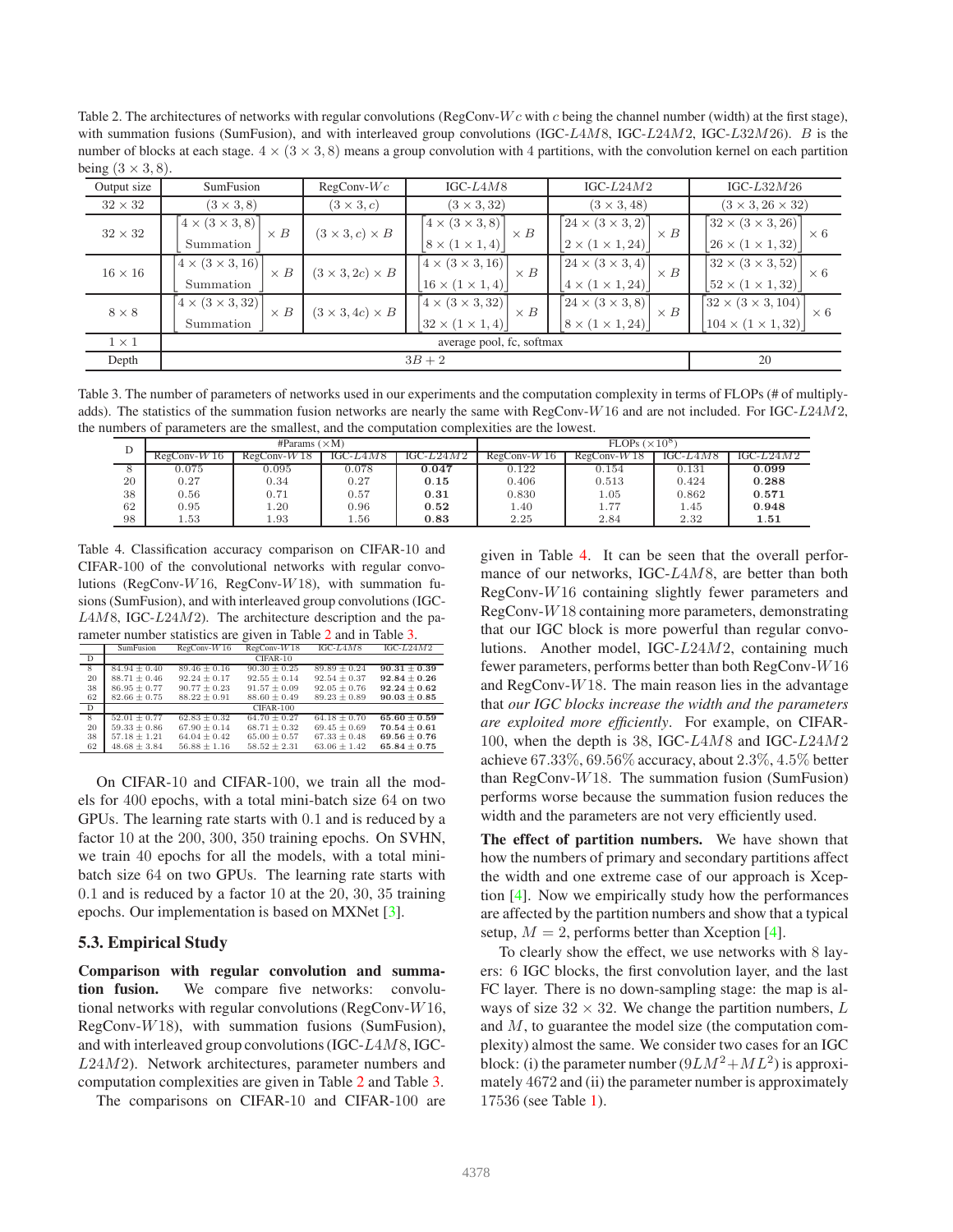

<span id="page-6-0"></span>Figure 3. Illustrating the performances under different primary and secondary partition numbers  $L$  and  $M$  with same #params on CIFAR-100. We report the mean and the standard deviation over five runs. (a) corresponds to (i) in Table [1](#page-3-0) and (b) corresponds to (ii).

Table 5. Illustrating that our approach benefits from identity mappings. Classification accuracy comparison on CIFAR-10 and CIFAR-100 between ResNets and our approach with identity mappings. Our network, IGC-L24M2+Ident. with fewer parameters and lower computation complexity (see Table [3\)](#page-5-1), performs the best.

<span id="page-6-1"></span>

| $\sim$ |                        |                        |                     |                      |
|--------|------------------------|------------------------|---------------------|----------------------|
|        | $RegConv-W16 + Ident.$ | $RegConv-W18 + Ident.$ | $IGC-L4M8 + Ident.$ | IGC- $L24M2$ +Ident. |
| Depth  |                        | $CIFAR-10$             |                     |                      |
| 50     | $94.40 + 0.45$         | $94.67 \pm 0.25$       | $94.74 + 0.54$      | $94.88 + 0.32$       |
| 74     | $94.66 + 0.30$         | $94.77 + 0.59$         | $94.79 + 0.40$      | $94.95 + 0.23$       |
| 98     | $94.71 \pm 0.44$       | $94.95 \pm 0.39$       | $94.81 \pm 0.30$    | $95.15 \pm 0.48$     |
| Depth  |                        | CIFAR-100              |                     |                      |
| 50     | $72.98 + 0.75$         | $73.97 + 0.49$         | $74.00 \pm 0.69$    | $74.89 + 0.67$       |
| 74     | $74.04 \pm 0.62$       | $74.55 \pm 0.89$       | $75.15 \pm 0.49$    | $75.41 + 0.75$       |
| 98     | $74.49 + 0.66$         | $75.30 \pm 0.88$       | $75.58 + 0.80$      | $76.15 \pm 0.50$     |

<span id="page-6-2"></span>Table 6. Imagenet classification results of a ResNet of depth 18 and our approach. The network structure for ResNet can be found in [\[10\]](#page-8-5). Both ResNets and our networks contain four stages, and when down-sampling is performed, the channel number is doubled. For ResNets, C is the channel number at the first stage. For our networks except IGC-L100M2+Ident., we double the channel number by doubling  $M$  and keeping  $L$  unchanged. For IGC- $L100M2+$ Ident., we double the channel number by doubling  $L$ and keeping M unchanged.

|                       | #Params | <b>FLOPs</b>  | training error |         | testing error |         |
|-----------------------|---------|---------------|----------------|---------|---------------|---------|
|                       | (xM)    | $\times 10^9$ | $ton-1$        | $top-5$ | $ton-1$       | $top-5$ |
| ResNet $(C = 64)$     | 11.151  | 1.8           | 22.41          | 6.53    | 31.06         | 11.38   |
| ResNet $(C = 69)$     | 11.333  | 2.1           | 21.43          | 5.96    | 30.58         | 10.77   |
| IGC- $L4M32+$ Ident.  | 11.205  | 1.9           | 21.71          | 6.21    | 30.77         | 10.99   |
| IGC- $L16M16+$ Ident. | 11.329  | 2.2           | 19.97          | 5.44    | 29.40         | 10.32   |
| IGC- $L100M2+$ Ident. | 8.61    | 1.3           | 13.93          | 2.75    | 26.95         | 8.92    |

The results are presented in Figure [3.](#page-6-0) It can be observed that the accuracy increases when the number of primary partitions becomes larger (the number of secondary partitions becomes smaller) till it reaches some number and then decreases. In the two cases, the performance with  $M = 2$ secondary partitions is better than Xception. For example, in case (i), IGC with  $L = 40$  and  $M = 2$  gets 63.89% accuracy, about 0.8% better than IGC with  $L = 64$  and  $M = 1$ , which gets 63.07% accuracy. We believe that the performance in general is a concave function with respect to M (or  $L$ ) under roughly the same number of parameters, and the performance is not the best when  $M = 1$  (i.e., Xcep-tion [\[4\]](#page-8-3)) or  $L = 1$ .

Combination with identity mappings. We show that our IGCnets also benefit from identity mappings and achieve superior performance over ResNets [\[10\]](#page-8-5). We compare two networks with regular convolutions, RegConv-W16 and

RegConv-W18, with IGC-L4M8 and IGC-L24M2. The residual branch consists of two regular convolution layers for ResNets [\[10\]](#page-8-5) and two IGC blocks for our networks.

The results are shown in Table [5.](#page-6-1) One can see that our approaches,  $IGC-L4M8 + Id$ ent. and  $IGC-L24M2+Id$ ent., do not suffer from training difficulty because of identity mappings. IGC-L4M8+Ident. performs better (e.g., about 1% accuracy improvement on CIFAR-100 with slightly more parameters, see Table [3\)](#page-5-1) than  $RegConv-W16 + Ident.$ and performs similar (with smaller #parameters and computation complexity, see Table  $3$ ) to RegConv-W18+Ident.. In addition, IGC-L24M2+Ident., with fewer parameters and lower computation complexity (see Table [3\)](#page-5-1), performs better than both RegConv-W16+Ident. and RegConv-W18+Ident., which again demonstrates that our IGC block can exploit the parameters efficiently.

ImageNet classification. We present the comparison to ResNets [\[10\]](#page-8-5) for ImageNet classification. The ILSVRC 2012 classification dataset [\[5\]](#page-8-35) contains over 1.2 million training images and 50, 000 validation images, and each image is labeled from 1000 categories. We adopt the same data augmentation scheme for the training images as in [\[10,](#page-8-5) [11\]](#page-8-36). The models are trained for 95 epochs with a total mini-batch size 256 on 8 GPUs. The learning rate starts with 0.1 and is reduced by a factor 10 at the 30, 60, 90 epochs. A single  $224 \times 224$  center crop from an image is used to evaluate at test time. Our purpose is not to push the state-of-the-art results, but to demonstrate the powerfulness of our approach. So we use the comparison to ResNet-18 as an example.

The result is depicted in Table [6.](#page-6-2) (i) Our approach, IGC-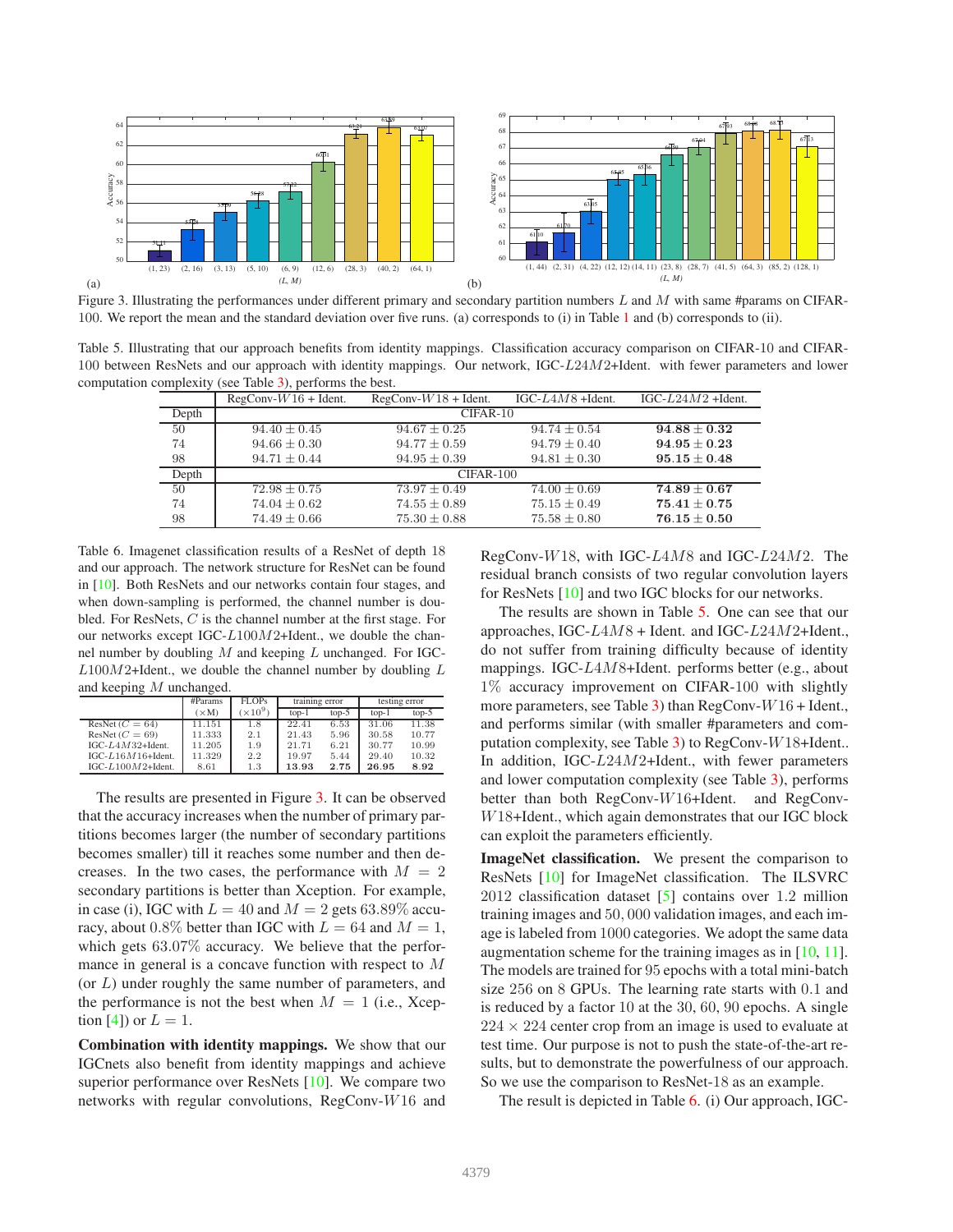<span id="page-7-0"></span>

|                                   | Depth            | #Params | CIFAR-10 | CIFAR-100      | <b>SVHN</b>              |
|-----------------------------------|------------------|---------|----------|----------------|--------------------------|
| Network in Network [25]           |                  |         | 8.81     | 35.68          | 2.35                     |
| <b>All-CNN</b> [31]               |                  |         | 7.25     | 33.71          | ÷                        |
| FitNet $[27]$                     |                  |         | 8.39     | 35.04          | 2.42                     |
| Deeply-Supervised Nets [23]       |                  |         | 8.22     | 34.57          | 1.92                     |
| Swapout [30]                      | $\overline{20}$  | 1.1M    | 6.58     | 25.86          | $\overline{a}$           |
|                                   | 32               | 7.4M    | 4.76     | 22.72          |                          |
| Highway <sup>[32]</sup>           | ÷.               | L.      | 7.72     | 32.39          | $\overline{a}$           |
| <b>DFN</b> [38]                   | 50               | 3.7M    | 6.40     | 27.61          | L,                       |
|                                   | 50               | 3.9M    | 6.24     | 27.52          |                          |
| FractalNet [22]                   | 21               | 38.6M   | 5.22     | 23.30          | 2.01                     |
| With dropout & droppath           | 21               | 38.6M   | 4.60     | 23.73          | 1.87                     |
| ResNet $[10]$                     | 110              | 1.7M    | 6.61     |                | L,                       |
| ResNet $[13]$                     | 110              | 1.7M    | 6.41     | 27.76          | 1.80                     |
| ResNet (pre-activation) [11]      | 164              | 1.7M    | 5.46     | 24.33          |                          |
|                                   | 1001             | 10.2M   | 4.92     | 22.71          |                          |
| ResNet with stochastic depth [13] | 110              | 1.7M    | 5.25     | 24.98          | 1.75                     |
|                                   | 1202             | 10.2M   | 4.91     |                | $\overline{\phantom{0}}$ |
| Wide ResNet [41]                  | 16               | 11.0M   | 4.27     | 20.43          | L,                       |
|                                   | 28               | 36.5M   | 4.00     | 19.25          |                          |
| With dropout                      | 16               | 2.7M    | $\sim$   | $\overline{a}$ | 1.64                     |
| RiR [36]                          | 18               | 10.3M   | 5.01     | 22.90          | $\overline{a}$           |
| Multi-ResNet [1]                  | $\overline{200}$ | 10.2M   | 4.35     | 20.42          | L,                       |
|                                   | 26               | 72M     | 3.96     | 19.45          |                          |
| DenseNet $(k = 24)$ [12]          | 100              | 27.2M   | 3.74     | 19.25          | 1.59                     |
| DenseNet-BC $(k = 24)$ [12]       | 250              | 15.3M   | 3.62     | 17.60          | 1.74                     |
| DenseNet-BC $(k = 40)$ [12]       | 190              | 25.6M   | 3.46     | 17.18          |                          |
| ResNeXt-29, $8 \times 64$ d [40]  | 29               | 34.4M   | 3.65     | 17.77          | $\overline{\phantom{0}}$ |
| ResNeXt-29, $16 \times 64$ d [40] | 29               | 68.1M   | 3.58     | 17.31          |                          |
| <b>DFN-MR1 [42]</b>               | 56               | 1.7M    | 4.94     | 24.46          | 1.66                     |
| <b>DFN-MR2</b> [42]               | 32               | 14.9M   | 3.94     | 19.25          | 1.51                     |
| DFN-MR3 [42]                      | 50               | 24.8M   | 3.57     | 19.00          | 1.55                     |
| IGC- $L16M32$                     | 20               | 17.7M   | 3.37     | 19.31          | 1.63                     |
| IGC- $L450M2$                     | 20               | 19.3M   | 3.25     | 19.25          |                          |
| IGC- $L32M26$                     | 20               | 24.1M   | 3.31     | 18.75          | 1.56                     |

Table 7. Classification error comparison with the state-of-the-arts. The best, second-best, and third-best accuracies are highlighted in red, green, and blue.

 $L4M32+$ Ident., performs better than ResNet ( $C = 64$ ) that contains slightly fewer parameters. (ii) Our approach IGC- $L16M16+$ Ident. performs better than ResNet ( $C = 69$ ) that has approximately the same number of parameters and computation complexity: our model gets about 1.5% reduction for top-1 error and  $1\%$  reduction for top-5 error. (iii) Our approach IGC-L100M2+Ident. gets the best result with a much smaller number of parameters and smaller computation complexity. We also notice that the training error of our approach is smaller than ResNets, suggesting that the gains are not from regularization but from richer representation.

#### 5.4. Comparison with the State-of-the-Arts

We compare our approach with the state-of-the-art algorithms. The comparisons are reported in Table [7.](#page-7-0) We do not optimally tune the partition numbers for our network since the NVIDIA CuDNN library does not support group convolutions yet, making the group convolution operation slow in practical implementation.

Our networks contain 20 layers: 18 interleaved group convolution blocks, the first convolution layer and the last FC layer (see IGC-L32M26 in Table [3](#page-5-1) as an example. We

double the width by doubling  $M$  when down-sampling the feature map at each stage). The best, second-best, and third-best accuracies are highlighted in red, green, and blue. It can be seen that our networks achieve competitive performance: the best accuracy on CIFAR-10, and the thirdbest accuracy on SVHN (close to the second-best accuracy). Our performance would be better if our network also adopts the bottleneck design as in DenseNet-BC [\[12\]](#page-8-28) and ResNeXt [\[40\]](#page-8-13) or adopts more primary partitions.

# 6. Conclusion

In this paper, we present a novel convolutional neural network architecture, which addresses the redundancy problem of convolutional filters in the channel domain. The main novelty lies in the interleaved group convolution block: channels in the same partition in the secondary group convolution come from different partitions used in the primary group convolution. Experimental results demonstrate that our network is efficient in parameter and computation.

#### Acknowledgements

Dr. Qi was partially supported by NSF grant 1704337.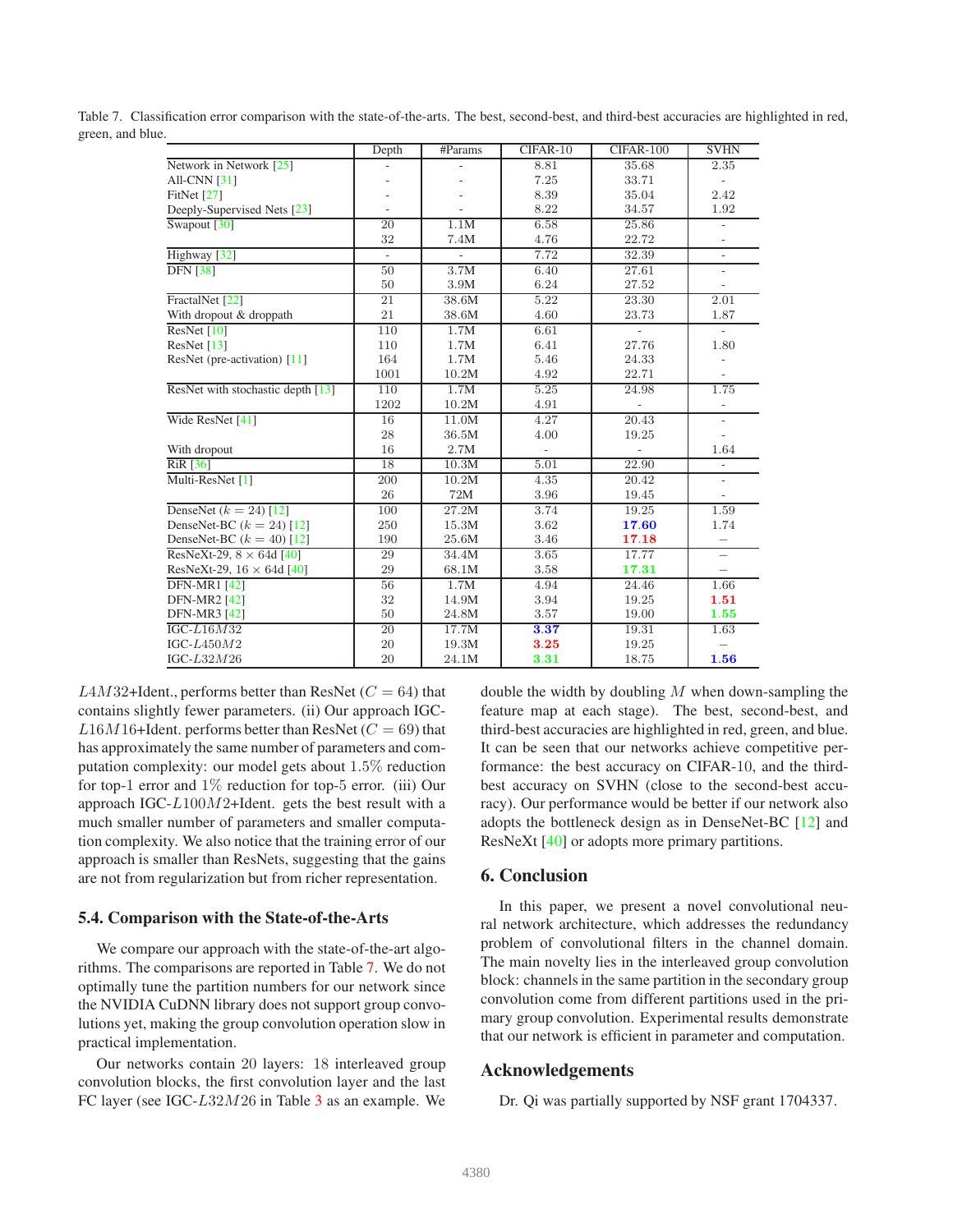## <span id="page-8-39"></span>References

- <span id="page-8-16"></span>[1] M. Abdi and S. Nahavandi. Multi-residual networks. *CoRR*, abs/1609.05672, 2016.
- [2] S. Changpinyo, M. Sandler, and A. Zhmoginov. The power of sparsity in convolutional neural networks. *CoRR*, abs/1702.06257, 2017.
- <span id="page-8-34"></span>[3] T. Chen, M. Li, Y. Li, M. Lin, N. Wang, M. Wang, T. Xiao, B. Xu, C. Zhang, and Z. Zhang. Mxnet: A flexible and efficient machine learning library for heterogeneous distributed systems. *CoRR*, abs/1512.01274, 2015.
- <span id="page-8-35"></span><span id="page-8-3"></span>[4] F. Chollet. Xception: Deep learning with depthwise separable convolutions. *CoRR*, abs/1610.02357, 2016.
- [5] J. Deng, W. Dong, R. Socher, L. Li, K. Li, and F. Li. Imagenet: A large-scale hierarchical image database. In *CVPR*, pages 248–255, 2009.
- <span id="page-8-22"></span>[6] E. L. Denton, W. Zaremba, J. Bruna, Y. LeCun, and R. Fergus. Exploiting linear structure within convolutional networks for efficient evaluation. In *NIPS*, pages 1269–1277, 2014.
- <span id="page-8-19"></span>[7] S. Han, H. Mao, and W. J. Dally. Deep compression: Compressing deep neural network with pruning, trained quantization and huffman coding. *CoRR*, abs/1510.00149, 2015.
- <span id="page-8-20"></span>[8] S. Han, J. Pool, J. Tran, and W. J. Dally. Learning both weights and connections for efficient neural network. In *NIPS*, pages 1135–1143, 2015.
- <span id="page-8-33"></span>[9] K. He, X. Zhang, S. Ren, and J. Sun. Delving deep into rectifiers: Surpassing human-level performance on imagenet classification. In *ICCV*, pages 1026–1034, 2015.
- <span id="page-8-36"></span><span id="page-8-5"></span>[10] K. He, X. Zhang, S. Ren, and J. Sun. Deep residual learning for image recognition. In *CVPR*, pages 770–778, 2016.
- <span id="page-8-28"></span>[11] K. He, X. Zhang, S. Ren, and J. Sun. Identity mappings in deep residual networks. In *ECCV*, pages 630–645, 2016.
- <span id="page-8-26"></span>[12] G. Huang, Z. Liu, and K. Q. Weinberger. Densely connected convolutional networks. *CoRR*, abs/1608.06993, 2016.
- [13] G. Huang, Y. Sun, Z. Liu, D. Sedra, and K. Q. Weinberger. Deep networks with stochastic depth. In *ECCV*, pages 646– 661, 2016.
- <span id="page-8-4"></span>[14] Y. Ioannou, D. P. Robertson, R. Cipolla, and A. Criminisi. Deep roots: Improving CNN efficiency with hierarchical filter groups. *CoRR*, abs/1605.06489, 2016.
- <span id="page-8-0"></span>[15] Y. Ioannou, D. P. Robertson, J. Shotton, R. Cipolla, and A. Criminisi. Training cnns with low-rank filters for efficient image classification. *CoRR*, abs/1511.06744, 2015.
- <span id="page-8-21"></span>[16] S. Ioffe and C. Szegedy. Batch normalization: Accelerating deep network training by reducing internal covariate shift. In *ICML*, pages 448–456, 2015.
- <span id="page-8-10"></span>[17] M. Jaderberg, A. Vedaldi, and A. Zisserman. Speeding up convolutional neural networks with low rank expansions. In *BMVC*, 2014.
- <span id="page-8-12"></span>[18] J. Jin, A. Dundar, and E. Culurciello. Flattened convolutional neural networks for feedforward acceleration. *CoRR*, abs/1412.5474, 2014.
- <span id="page-8-23"></span>[19] Y. Kim, E. Park, S. Yoo, T. Choi, L. Yang, and D. Shin. Compression of deep convolutional neural networks for fast and low power mobile applications. *CoRR*, abs/1511.06530, 2015.
- <span id="page-8-24"></span><span id="page-8-15"></span>[20] A. Krizhevsky. Learning multiple layers of features from tiny images. *Technical report*, 2009.
- [21] A. Krizhevsky, I. Sutskever, and G. E. Hinton. Imagenet classification with deep convolutional neural networks. In *NIPS*, pages 1106–1114, 2012.
- <span id="page-8-7"></span>[22] G. Larsson, M. Maire, and G. Shakhnarovich. Fractalnet: Ultra-deep neural networks without residuals. *CoRR*, abs/1605.07648, 2016.
- <span id="page-8-27"></span><span id="page-8-17"></span>[23] C. Lee, S. Xie, P. W. Gallagher, Z. Zhang, and Z. Tu. Deeplysupervised nets. In *AISTATS*, 2015.
- [24] H. Li, A. Kadav, I. Durdanovic, H. Samet, and H. P. Graf. Pruning filters for efficient convnets. *CoRR*, abs/1608.08710, 2016.
- <span id="page-8-29"></span><span id="page-8-11"></span>[25] M. Lin, Q. Chen, and S. Yan. Network in network. *CoRR*, abs/1312.4400, 2013.
- <span id="page-8-30"></span>[26] F. Mamalet and C. Garcia. Simplifying convnets for fast learning. In *ICANN*, pages 58–65, 2012.
- [27] A. Romero, N. Ballas, S. E. Kahou, A. Chassang, C. Gatta, and Y. Bengio. Fitnets: Hints for thin deep nets. *CoRR*, abs/1412.6550, 2014.
- <span id="page-8-14"></span><span id="page-8-9"></span>[28] L. Sifre and S. Mallat. Rigid-motion scattering for texture classification. *CoRR*, abs/1403.1687, 2014.
- [29] K. Simonyan and A. Zisserman. Very deep convolutional networks for large-scale image recognition. *CoRR*, abs/1409.1556, 2014.
- <span id="page-8-37"></span>[30] S. Singh, D. Hoiem, and D. A. Forsyth. Swapout: Learning an ensemble of deep architectures. In *NIPS*, pages 28–36, 2016.
- <span id="page-8-31"></span>[31] J. T. Springenberg, A. Dosovitskiy, T. Brox, and M. A. Riedmiller. Striving for simplicity: The all convolutional net. *CoRR*, abs/1412.6806, 2014.
- <span id="page-8-32"></span>[32] R. K. Srivastava, K. Greff, and J. Schmidhuber. Training very deep networks. In *NIPS*, pages 2377–2385, 2015.
- <span id="page-8-2"></span>[33] C. Szegedy, S. Ioffe, V. Vanhoucke, and A. A. Alemi. Inception-v4, inception-resnet and the impact of residual connections on learning. In *AAAI*, pages 4278–4284, 2017.
- <span id="page-8-8"></span>[34] C. Szegedy, W. Liu, Y. Jia, P. Sermanet, S. E. Reed, D. Anguelov, D. Erhan, V. Vanhoucke, and A. Rabinovich. Going deeper with convolutions. In *CVPR*, pages 1–9, 2015.
- <span id="page-8-1"></span>[35] C. Szegedy, V. Vanhoucke, S. Ioffe, J. Shlens, and Z. Wojna. Rethinking the inception architecture for computer vision. In *CVPR*, pages 2818–2826, 2016.
- <span id="page-8-38"></span><span id="page-8-25"></span>[36] S. Targ, D. Almeida, and K. Lyman. Resnet in resnet: Generalizing residual architectures. *CoRR*, abs/1603.08029, 2016.
- [37] A. Torralba, R. Fergus, and W. T. Freeman. 80 million tiny images: A large data set for nonparametric object and scene recognition. *IEEE Trans. Pattern Anal. Mach. Intell.*, 30(11):1958–1970, 2008.
- <span id="page-8-18"></span><span id="page-8-6"></span>[38] J. Wang, Z. Wei, T. Zhang, and W. Zeng. Deeply-fused nets. *CoRR*, abs/1605.07716, 2016.
- [39] W. Wen, C. Wu, Y. Wang, Y. Chen, and H. Li. Learning structured sparsity in deep neural networks. In *NIPS*, pages 2074–2082, 2016.
- <span id="page-8-13"></span>[40] S. Xie, R. B. Girshick, P. Dollár, Z. Tu, and K. He. Aggregated residual transformations for deep neural networks. *CoRR*, abs/1611.05431, 2016.